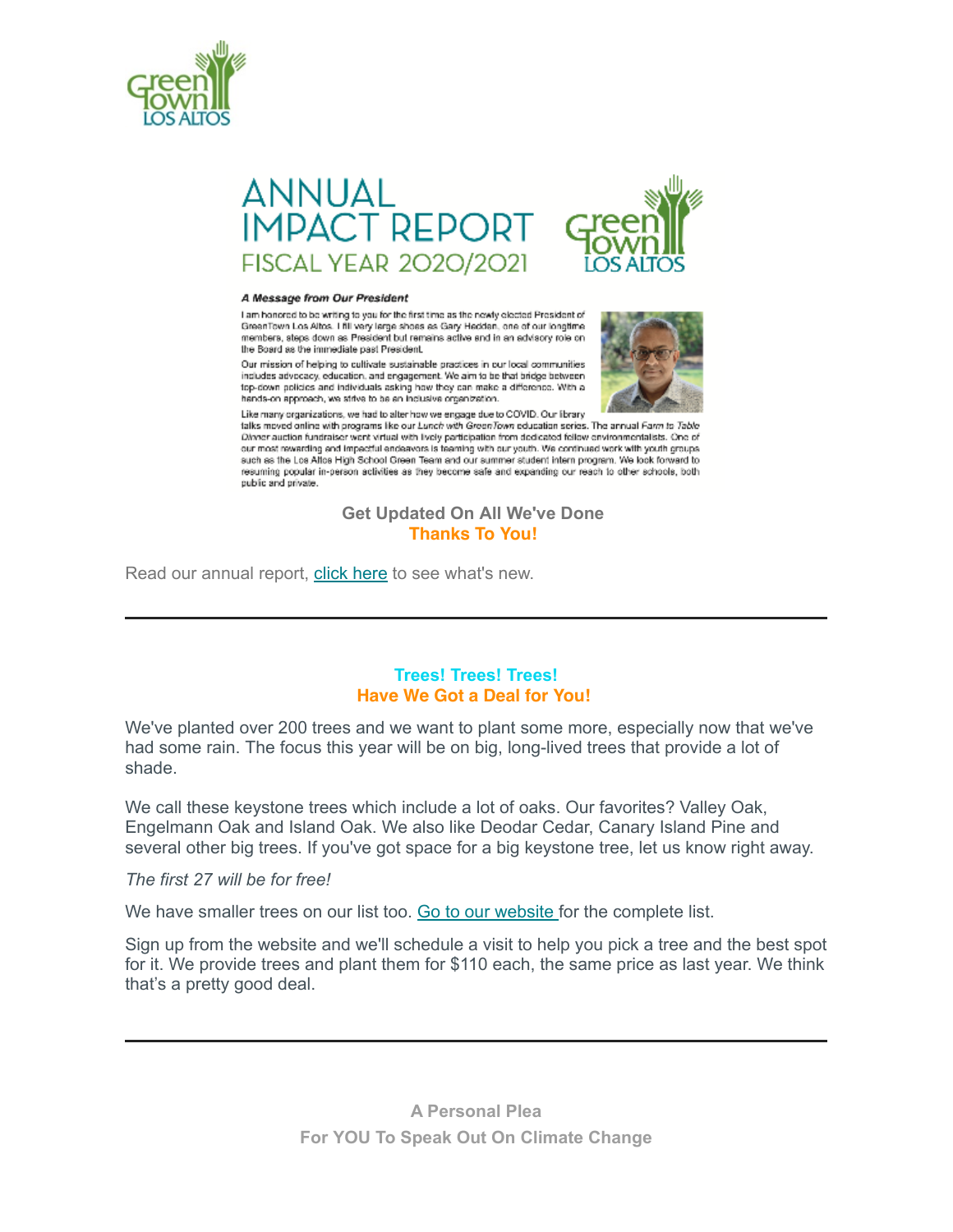Not to be too dramatic, but you can help save the planet. Yes, you! [Read how here.](https://www.greentownlosaltos.org/post/a-plea-to-save-the-planet-yes-you)

*- Gary Hedden*



# **YOU Can Be The Solution To Plastic Pollution Here Are 6 Ideas To Get You Started**

According to a new report by Beyond Plastics, *The New Coal: Plastics and Climate Change,* [the plastics industry is set to surpass coal as a major contributor to climate](https://static1.squarespace.com/static/5eda91260bbb7e7a4bf528d8/t/616ef29221985319611a64e0/1634661022294/REPORT_The_New-Coal_Plastics_and_Climate-Change_10-21-2021.pdf) change by 2033. Yes. It is true. But your actions can make a difference.

On October 14, 2021 GreenTown partnered with Compassion Week Los Altos to present a webinar *Be Part of the Plastic Pollution Solution!* to heighten participants' compassion for the Earth and spur action ([view recording here](https://www.youtube.com/watch?v=cYS0x7eujNU)).

We compiled a list of resources for participants based on the presentation which we'll be sharing with you in two parts:

1/ This month, we'll share our recommended next steps and action items. Click [HERE](https://www.greentownlosaltos.org/post/a-starter-kit-for-tackling-plastic-pollution) for 6 important steps you can take right now to make a difference!

2/ Next month, we'll share resources for further learning and networking. Stay tuned!

# **Got Sustainability Hot Buttons?**

**Issues You Care About? Let Us Know.**

Our five key areas of focus are •transportation (more EVs and charging stations), •building electrification (induction vs gas for cooking), •planting trees and water conservation (curbing the impact of climate change), •minimizing waste including use of less plastic, •sustainable foods. If you're interested in getting involved in ANY of these areas, please **email us here**. We would love your input and help in making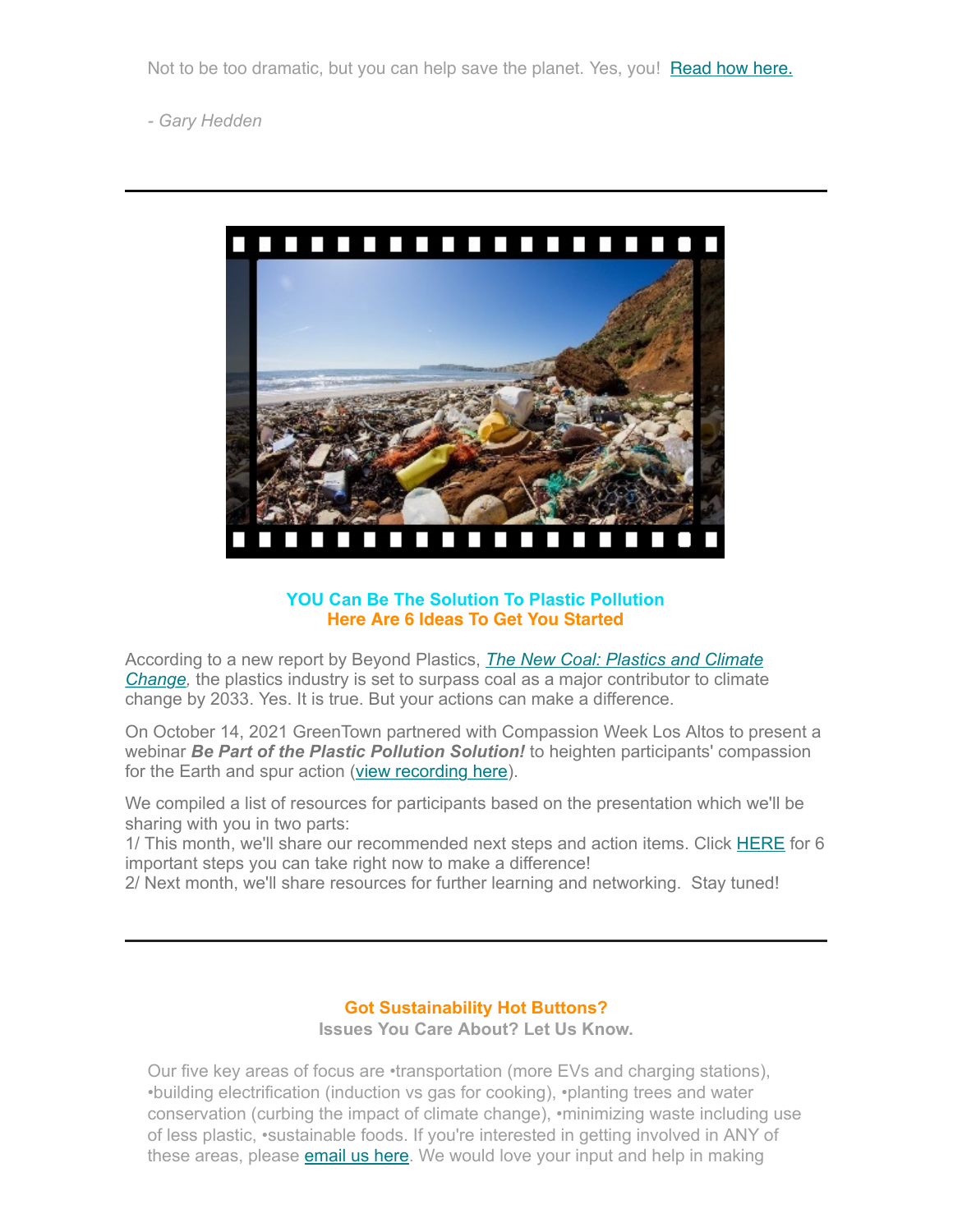# **Buying Sustainable And Local Food Is Rewarding and Fun!**

We had a lot of fun putting together our Sips and Snacks goody bags for our fundraising event in September. As you think of sipping, snacking, feasting, and giving thanks with loved ones in November, we thought we would pass along a few tips for selecting earth friendly products. [Read about it here.](https://www.greentownlosaltos.org/post/why-buying-local-and-sustainably-can-be-easy)

## **Our Fall Fundraiser.... Exceeded Expectations!**

The 2021 GreenTown Fall Fundraiser was a huge success thanks to people like you! We exceeded our fundraising goal for the event, **raising more than our \$10,000 goal in donations and sponsorships.** And what a fun evening! We heard from wonderful speakers, including students from LAHS and MVHS (always inspiring!), listened to the beautiful music of Tami Mulcahy, and honored the amazing Gary Hedden!

The funds raised will help GreenTown build an even stronger and more sustainable future by supporting our programs in: transportation, clean air, eating green, zero waste and **conservation.** It's because of you that we are able to do the work we do!

Huge thanks to our wonderful community!



**Good-bye Gas Leaf Blowers And Other Polluting Gas Powered Equipment**

Good-bye gas leaf blowers…and other polluting gas-powered equipment using small off-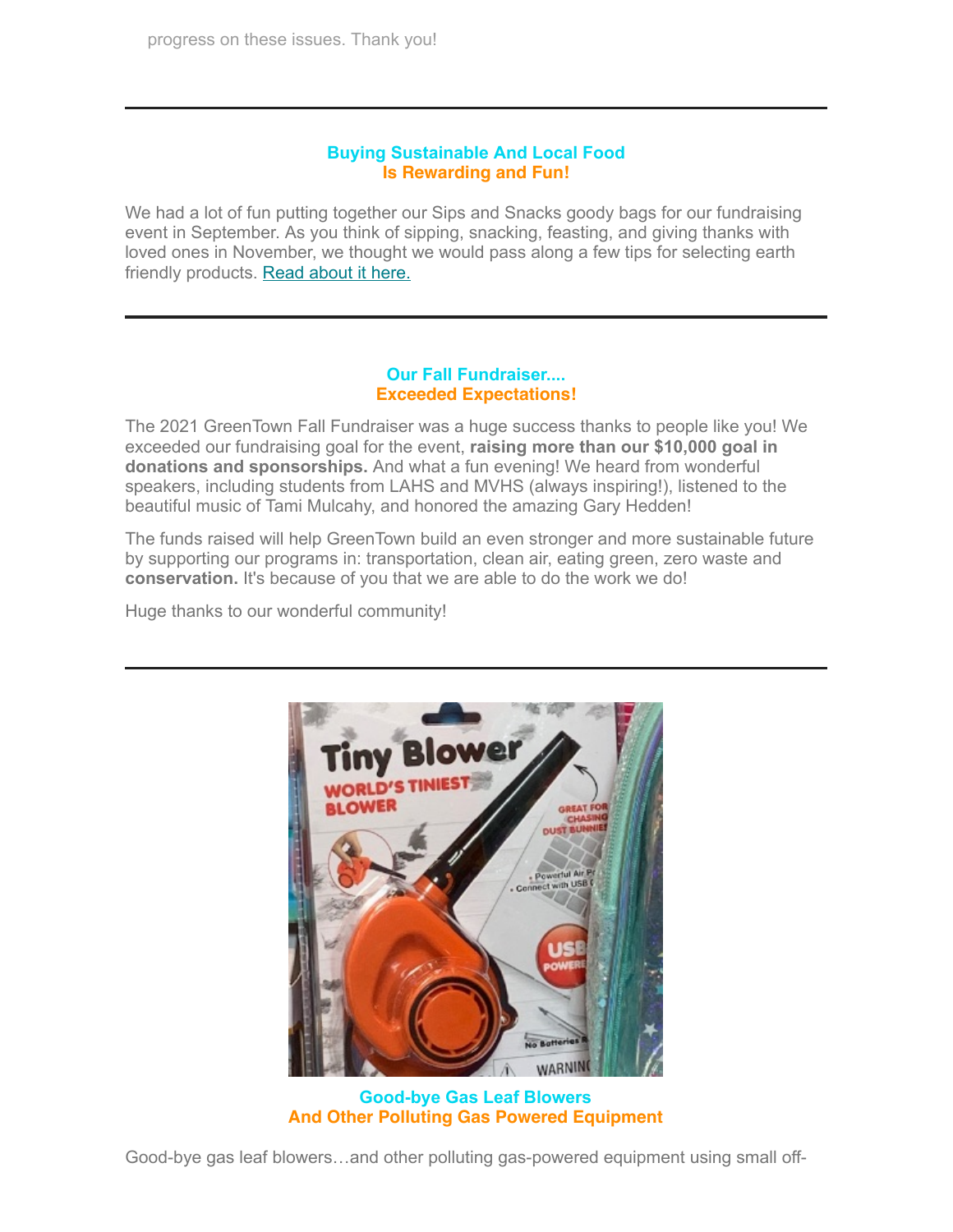road engines. On Sat., Oct. 9, Gov. Newsom signed into law Marc Berman's bill that will ban the sale of these polluters in CA. According to the Daily Post, the California Air Resources Board (CARB) has already started working on a rule to do this "lengthy process scheduled to conclude next year." The new law requires CARB to apply the new rule by Jan. 1, 2024 or as soon as "feasible." The new law also includes \$30 million to help landscape businesses transition from gas to electric.

Meanwhile, in Los Altos, our work continues. The Los Altos Police Dept. urges us to call 650-947-2770 when a violation is observed. GreenTown can provide you with informational handouts to give homeowners and landscape providers to educate them on the subject. Join our team of "Clean Air Advocates" by [emailing Linda Ziff w](mailto:lindaz@greentownlosaltos.org?subject=Gas%20Leaf%20Blowers)ho's spearheading this effort. .



## **Events And Volunteer Opportunities**

#### **Tues. Nov. 2 | 6:30-8PM**

Join one in a series of plant based events from Mtn. View Sustainability, with host Monica [Chen, Executive Director of the Factory Farming Awareness Coalition. Register for the](https://www.eventbrite.com/e/city-of-mountain-view-positive-environmental-impacts-of-a-plant-based-diet-tickets-167810671235?aff=newsletter) event here.

## **Sun. Nov. 7 | 4PM Holiday reFresh 2021**

Seasonal and Sustainable Dishes made by your local chefs. Join Bay Area Chefs as they demonstrate how to prepare their favorite plant-based holiday dishes (bonus, they're using induction cooktops). Brought to you by Acterra, [register here](https://hopin.com/events/holiday-refresh-2021).

## **Thurs. Nov. 11 | 4-5PM on Zoom**

#### **Progress Toward the Future of Energy Generation.**

To meet California's ambitious carbon emissions reduction goals fuandamental changes must be made. Silicon Valley Clean Energy knows the state of the grid and what needs to be done moving forward and will discuss solutions. Ways to connect:

Zoom[:](https://us02web.zoom.us/j/82244164967) <https://us02web.zoom.us/j/82244164967> (Meeting ID: 822 4416 4967 Passcode: 027292)

One tap mobile +16699009128,,82244164967#

#### **Thurs. Nov. 18 | 6-7PM**

**Solar Rooftops: Steps to Electrify Your Home.** Featuring Mike Balma from SunWork. Register [here.](https://www.eventbrite.com/e/solar-rooftops-steps-to-electrify-your-home-tickets-194722248487?aff=ecohaps)

#### **Volunteer Opportunities:**

## **Project Lead For WoW Program:**

GreenTown is looking for a new [WoW \(Walk or Wheel\) Project Lead!](https://www.greentownlosaltos.org/vounteer-intern) The role provides support to school leads in promoting alternative forms of transportation to school, including biking, walking and carpooling. These modes reduce greenhouse gases and toxic air emissions and help reduce traffic congestion around our schools. Plus, it's a